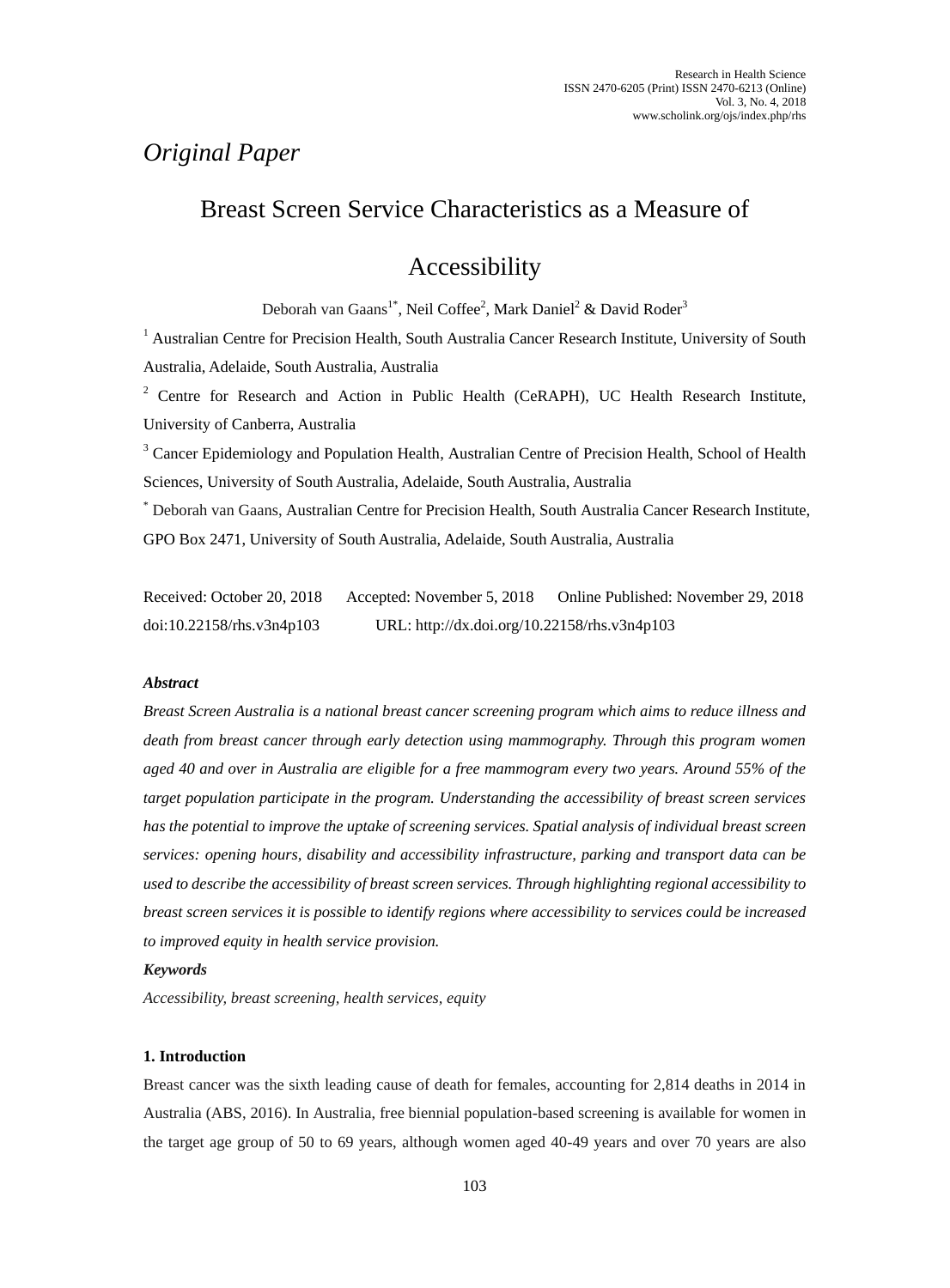able to take part (Youl et al., 2011). Roder et al. (2008) found that participation in screening was associated with a breast-cancer mortality reduction of between 30 and 41%, depending on assumptions about screening self-selection bias.

Access to care is often viewed simplistically as distance and availability, however, access masks quality of care, cultural security and the appropriateness of the model of care, type of service and needs of the local community (Bourke et al., n.d.). Focusing solely on 'area-based' explanations and responses to rural health problems runs the risk of diverting attention from more fundamental social and structural processes operating in the broader context and misdirecting policy formulation and remedial effort (Smith et al., 2008). In reality, people trade off geographical and nongeographical factors in making decisions about health service use (Cromley & McLafferty, 2002).

### **2. Method**

Information on individual breast screen services in New South Wales, Australia was obtained from the Breast Screen New South Wales website (https://www.breastscreen.nsw.gov.au/) from 1/2/2017 to 20/2/2017. The location of the service, type of service, opening hours, disability and accessibility, parking and transport data were recorded for each site in an Excel spreadsheet. The address for each service was geolocated using https://www.gps-coordinates.net/ and the longitude and latitude were recorded in decimal degrees.

Due to the inconsistency in the data under each of the data headings on the internet page, the data was consolidated to make it easier to use. Similar data was grouped under a new category (see Tables 1 to 4) and the new categories were mapped using ESRI ArcMap version 10.5.

| <b>Original Data</b>                                                     | <b>Adjusted to</b>                        |
|--------------------------------------------------------------------------|-------------------------------------------|
| Assistance necessary to facilitate access                                | Assistance necessary to facilitate access |
| Assistance necessary to facilitate access (small single step or similar) | Assistance necessary to facilitate access |
| Fully accessible                                                         | Fully accessible                          |
| Fully accessible premises                                                | Fully accessible                          |
| Fully accessible premises - lift access only                             | Fully accessible                          |
| Premises are not easily accessible                                       | Premises are not easily accessible        |
| Premises are not easily accessible (lots of stairs)                      | Premises are not easily accessible.       |
| Unknown                                                                  | Unknown                                   |
| Wheel chair accessible                                                   | Wheel chair accessible                    |

**Table 1. Relationship between the Original Disability and Accessibility Data from the New South Wales Breast Screen Website and New Categories**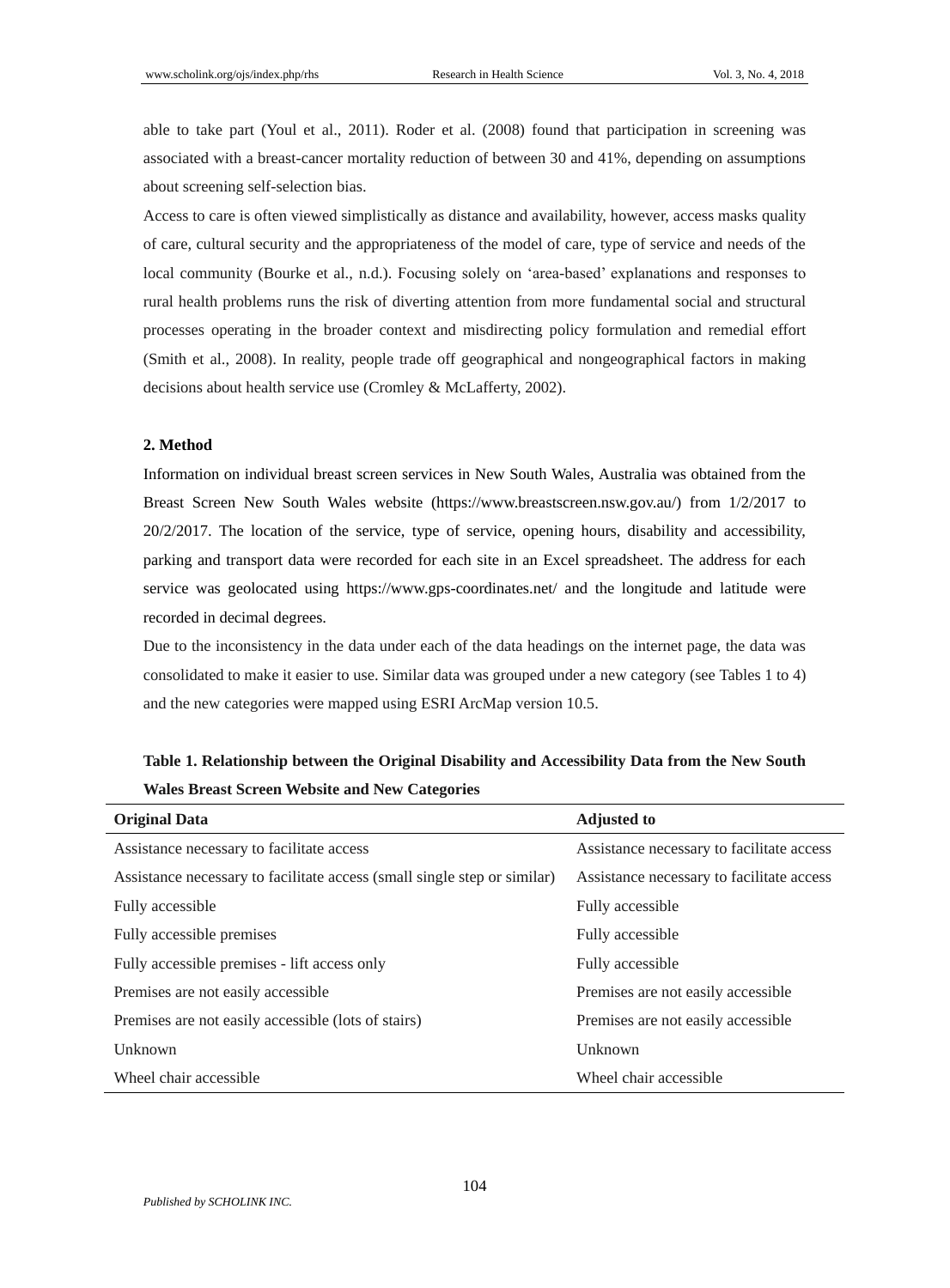| Original data                                                   | <b>Adjusted to</b>                |  |  |
|-----------------------------------------------------------------|-----------------------------------|--|--|
| Close to bus stop                                               | Close to bus stop                 |  |  |
| Close to bus stop (10 minute walk)                              | Close to bus stop                 |  |  |
| Public trains and buses close by                                | Close to bus stop                 |  |  |
| Close to train station                                          | Close to train station            |  |  |
| Close to train station (light rail station)                     | Close to train station            |  |  |
| Close to train station. Courtesy bus available from Gosford     |                                   |  |  |
| train station, ask driver for closest stop for BreastScreen NSW | Close to train station            |  |  |
| Engadine train station close by (10 mins walk)                  | Close to train station            |  |  |
| Public trains and buses close by                                | Close to train station            |  |  |
| No public transport available                                   | No public transport available     |  |  |
| Phone available to call taxi.                                   | Phone to call taxi                |  |  |
| Phone to call taxi                                              | Phone to call taxi                |  |  |
| Service by community mini-bus or other community transport      | Serviced by community mini-bus or |  |  |
| service                                                         | other community transport         |  |  |
|                                                                 | Serviced by community mini-bus or |  |  |
| Serviced by community mini-bus or other community transport     | other community transport         |  |  |
| Serviced by community mini-bus or other community transport     | Serviced by community mini-bus or |  |  |
| service (1 day a week)                                          | other community transport         |  |  |
| Taxi rank in site or close by                                   | Taxi rank in site or close by     |  |  |
| Unknown                                                         | Unknown                           |  |  |

## **Table 2. The Relationship between the Original Transport Data from the New South Wales Breast Screen Website and New Categories**

**Table 3. The Relationship between the Original Parking Data from the New South Wales Breast Screen Website and New Categories**

| Original data                                                | <b>Adjusted to</b>                    |  |  |
|--------------------------------------------------------------|---------------------------------------|--|--|
| Disability parking available on site                         | Disability parking available on site. |  |  |
| Car park Offsite - no charges apply                          | Free offsite parking                  |  |  |
| Carpark offsite - no charges apply                           | Free offsite parking                  |  |  |
| General car parking on street - free and timed               | Free offsite parking                  |  |  |
| General parking available on street - free                   | Free offsite parking                  |  |  |
| General parking available on street - metered and unmetered  | Free offsite parking                  |  |  |
| Limited free parking available adjacent to the Centre. Enter |                                       |  |  |
| through the boom gates.                                      | Free offsite parking                  |  |  |
| All day parking for staff and clients on-site                | Free onsite parking                   |  |  |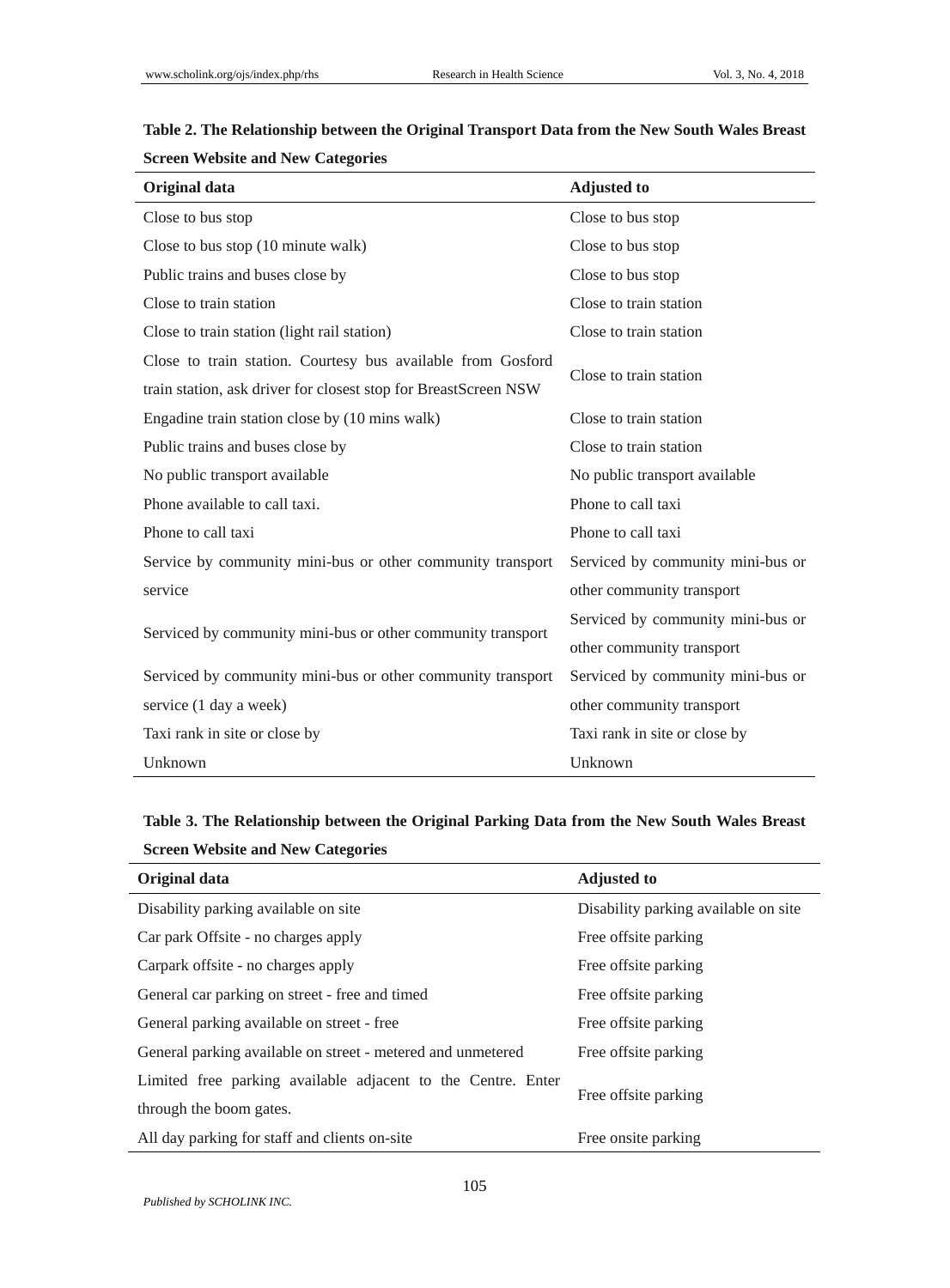| Car park onsite - charges apply (first three hours free)          | Free onsite parking                  |  |  |
|-------------------------------------------------------------------|--------------------------------------|--|--|
| Free parking for clients and staff                                | Free onsite parking                  |  |  |
| Free parking via the boom gate, collect token from the Reception  | Free onsite parking                  |  |  |
| to exit                                                           |                                      |  |  |
| General car parking available on site and on street - free        | Free onsite parking                  |  |  |
| General parking available - free                                  | Free onsite parking                  |  |  |
| General parking available on site - first 3 hours free            | Free onsite parking                  |  |  |
| General parking available on site - free                          | Free onsite parking                  |  |  |
| Limited general parking available on site for free                | Free onsite parking                  |  |  |
| No general parking available on site                              | No general parking available on site |  |  |
| General parking available on street - metered and unmetered       | Paid parking offsite                 |  |  |
| Carpark offsite – charges apply                                   | Paid parking offsite                 |  |  |
| General parking available on street - metered                     | Paid parking offsite                 |  |  |
| General parking available on street - timed                       | Paid parking offsite                 |  |  |
| General parking available on site - charges apply                 | Paid parking onsite                  |  |  |
| Carpark access via Collins Street                                 | Parking nearby                       |  |  |
| General parking available on street                               | Parking nearby                       |  |  |
| Henty Field Days have zoned parking areas depending on entry      | Parking nearby                       |  |  |
| access and entrances are accessible by foot only.                 |                                      |  |  |
| If you park in multi-storey carpark off Racecourse Road take lift | Parking nearby                       |  |  |
| to level 5, follow link-way and signs to BreastScreen NSW         |                                      |  |  |
| Located next to the Sydney Adventist Hospital.                    | Parking nearby                       |  |  |
| Unknown                                                           | Unknown                              |  |  |

## **Table 4. The Relationship between the Original Opening Hours from the New South Wales Breast Screen Website and New Categories**

| Category                | <b>Definition</b>                                                            |
|-------------------------|------------------------------------------------------------------------------|
| No Data                 | No hours of operation stated on the internet.                                |
| Regular                 | Open week days normal business hours.                                        |
| Limited                 | Open limited days or hours week days.                                        |
| Out of hours            | Open outside of normal business hours (9am - 5pm) and / or open on weekends. |
| Hours of operation vary | No defined hours.                                                            |
| Regular                 | Open during normal working hours (9am - 5pm) week days.                      |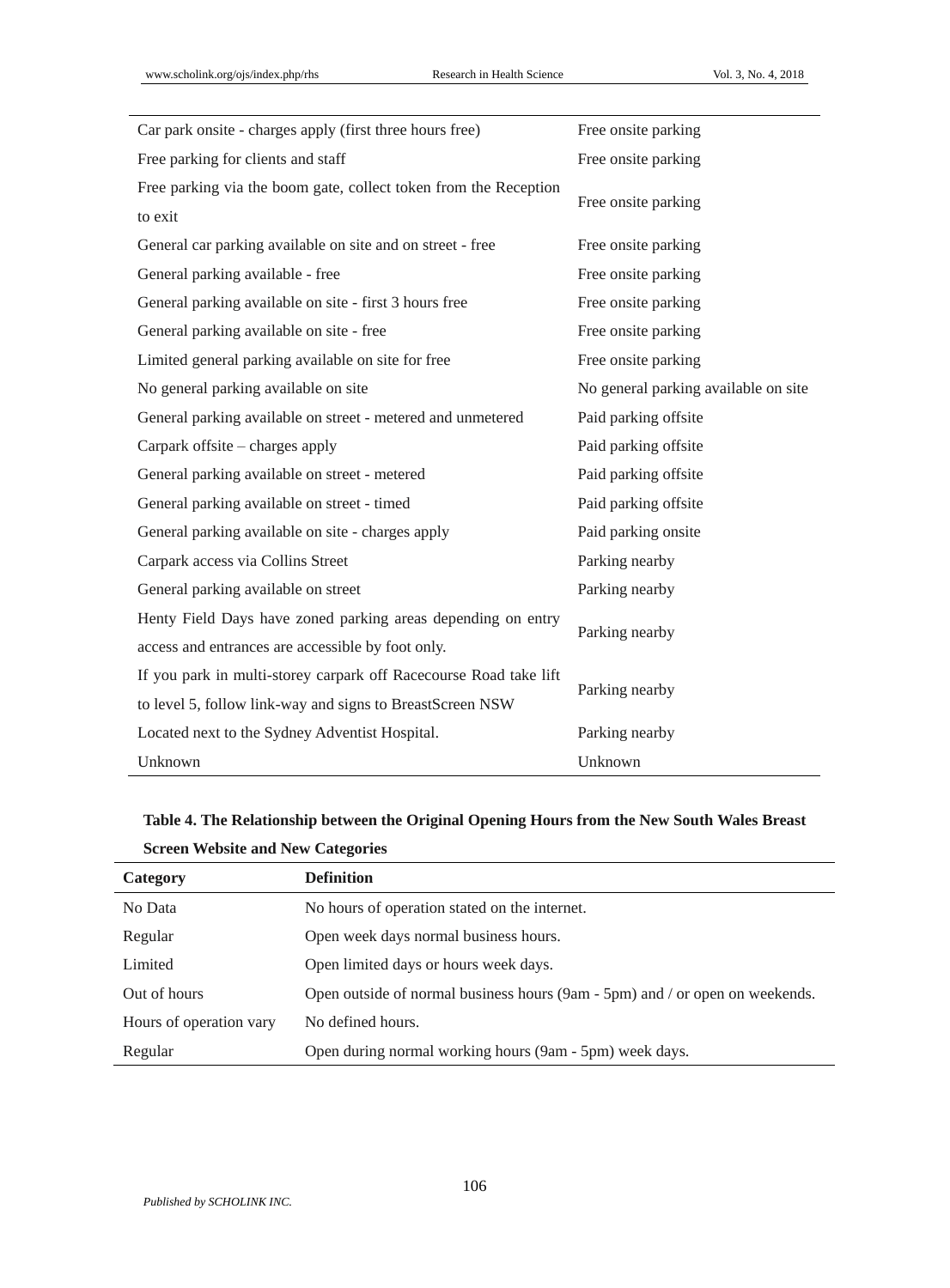### **3. Results**

Mapping the disability and accessibility categories for each of the breast screen services has highlighted that most services across New South Wales are fully accessible with only the regions around Coffs Harbour, Leichardt and Parramatta revealing that they are not fully accessible (Figure 1) and that the services at Lismore, Coffs Harbour and Leichhardt are services where assistance is necessary to facilitate access. Services around Hay and Forster were the only services which were identified as not accessible. The mapping has also identified that no services in the Sydney area were classified as not accessible. However, there is extremely limited wheel chair access across the state with only 2 services stating that they had wheel chair access.



**Figure 1. New South Wales Breast Screen Services which Are Fully Accessible**

Many of the breast screen services stated several transport options on the New South Wales Breast Screen Website (Table 5). The Sydney region is well serviced by transport options as none of the services stated that they did not have public transport available, however the more remote towns of Hay and Coffs Harbour had no public transport. The Sydney region is well serviced by train with many services stating that they are close to a train station. There is good taxi service coverage with a taxi rank in site or close by, and most of the Sydney region had services close to a bus stop. Outside of the Sydney region only a very small number of services stated that they had a taxi rank in site or close by. Outside of the Sydney region very few regional services had a taxi rank in site or close by, or access to train stations or bus stops. However, outside of the Sydney region many of the regional services are serviced by a community mini-bus or other community transport.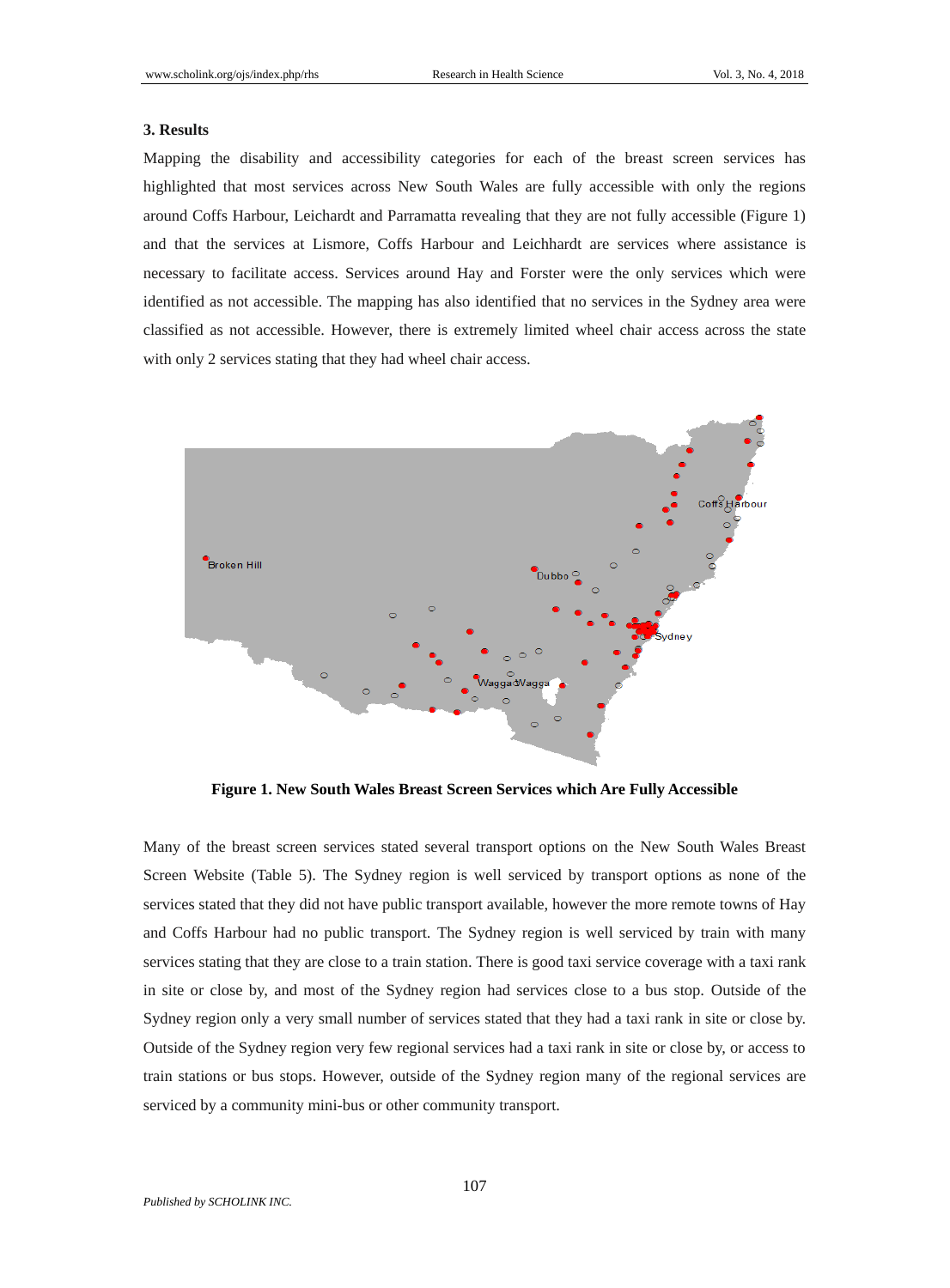| <b>Name</b>           | <b>Close</b><br>to<br>bus | <b>Close</b><br>to train<br>station | <b>Servicedby</b><br>community mini-bus | <b>Phone</b><br>to call | <b>Taxi</b><br>rank in | No public<br>transport | <b>Unknown</b> |
|-----------------------|---------------------------|-------------------------------------|-----------------------------------------|-------------------------|------------------------|------------------------|----------------|
|                       |                           |                                     | or other community                      | taxi                    | site<br>or             | available              |                |
|                       | stop                      |                                     | transport                               |                         | close by               |                        |                |
| Albury                | $\mathbf X$               |                                     | $\mathbf X$                             | $\mathbf X$             |                        |                        |                |
| Argenton              | $\mathbf X$               |                                     |                                         | $\mathbf X$             |                        |                        |                |
| Armidale              |                           |                                     |                                         | $\mathbf X$             |                        |                        |                |
| Auburn                | $\mathbf X$               |                                     |                                         |                         | $\mathbf X$            |                        |                |
| Ballina               | $\mathbf X$               |                                     |                                         | $\mathbf X$             | $\mathbf X$            |                        |                |
| Bankstown             | $\mathbf X$               |                                     |                                         | $\mathbf X$             | $\mathbf X$            |                        |                |
| <b>Bathurst</b>       | $\mathbf X$               |                                     | X                                       | $\mathbf X$             |                        |                        |                |
| Bega                  | $\mathbf X$               |                                     |                                         | $\mathbf X$             | $\mathbf X$            |                        |                |
| Belmont               | $\mathbf X$               |                                     | $\mathbf X$                             | $\mathbf X$             | $\mathbf X$            |                        |                |
| Blacktown             | $\mathbf X$               | $\mathbf X$                         |                                         |                         | $\mathbf X$            |                        |                |
| <b>Bondi Junction</b> |                           |                                     |                                         |                         |                        |                        | $\mathbf X$    |
| Boorowa               |                           |                                     |                                         |                         |                        |                        | X              |
| Bowral                | X                         |                                     |                                         | $\mathbf X$             |                        |                        |                |
| Bowraville            |                           |                                     |                                         | $\mathbf X$             |                        | $\mathbf X$            |                |
| Broken Hill           |                           |                                     |                                         | $\mathbf X$             |                        |                        |                |
| Campbelltown          | $\mathbf X$               | $\mathbf X$                         |                                         | $\mathbf X$             | $\mathbf X$            |                        |                |
| Camperdown            | X                         |                                     |                                         | $\mathbf X$             | $\mathbf X$            |                        |                |
| Campsie               | $\mathbf X$               | $\mathbf X$                         |                                         | $\mathbf X$             | $\mathbf X$            |                        |                |
| Castle Hill           | $\mathbf X$               |                                     |                                         |                         | $\mathbf X$            |                        |                |
| Coffs Harbour         | $\mathbf X$               |                                     | $\mathbf X$                             | $\mathbf X$             |                        |                        |                |
| Concord               |                           |                                     |                                         |                         |                        |                        | $\mathbf X$    |
| Cooma                 | $\mathbf X$               |                                     | $\mathbf X$                             | $\mathbf X$             | $\mathbf X$            |                        |                |
| Cootamundra           | $\mathbf X$               |                                     |                                         | $\mathbf X$             |                        |                        |                |
| Corowra               |                           |                                     | $\mathbf X$                             | $\mathbf X$             |                        |                        |                |
| Corrimal              | $\mathbf X$               | $\mathbf X$                         |                                         | $\mathbf X$             |                        |                        |                |
| Croydon               | $\mathbf X$               | $\mathbf X$                         |                                         | $\mathbf X$             |                        |                        |                |
| Dee Why               | $\mathbf X$               |                                     |                                         | $\mathbf X$             |                        |                        |                |
| Deepwater             |                           |                                     |                                         | $\mathbf X$             |                        |                        |                |
| Deniliquin            | $\mathbf X$               |                                     |                                         | $\mathbf X$             |                        |                        |                |
| Dorrigo               |                           |                                     |                                         | $\mathbf X$             |                        | $\mathbf X$            |                |
| Dubbo                 |                           |                                     | $\mathbf X$                             | $\mathbf X$             |                        |                        |                |
| East Maitland         | $\mathbf X$               | $\mathbf X$                         | $\mathbf X$                             | $\mathbf X$             |                        |                        |                |
| Engadine              |                           | $\mathbf X$                         |                                         |                         |                        |                        |                |
| Finley                |                           |                                     |                                         |                         |                        |                        |                |

### **Table 5. New South Wales Breast Screen Services Transport Options**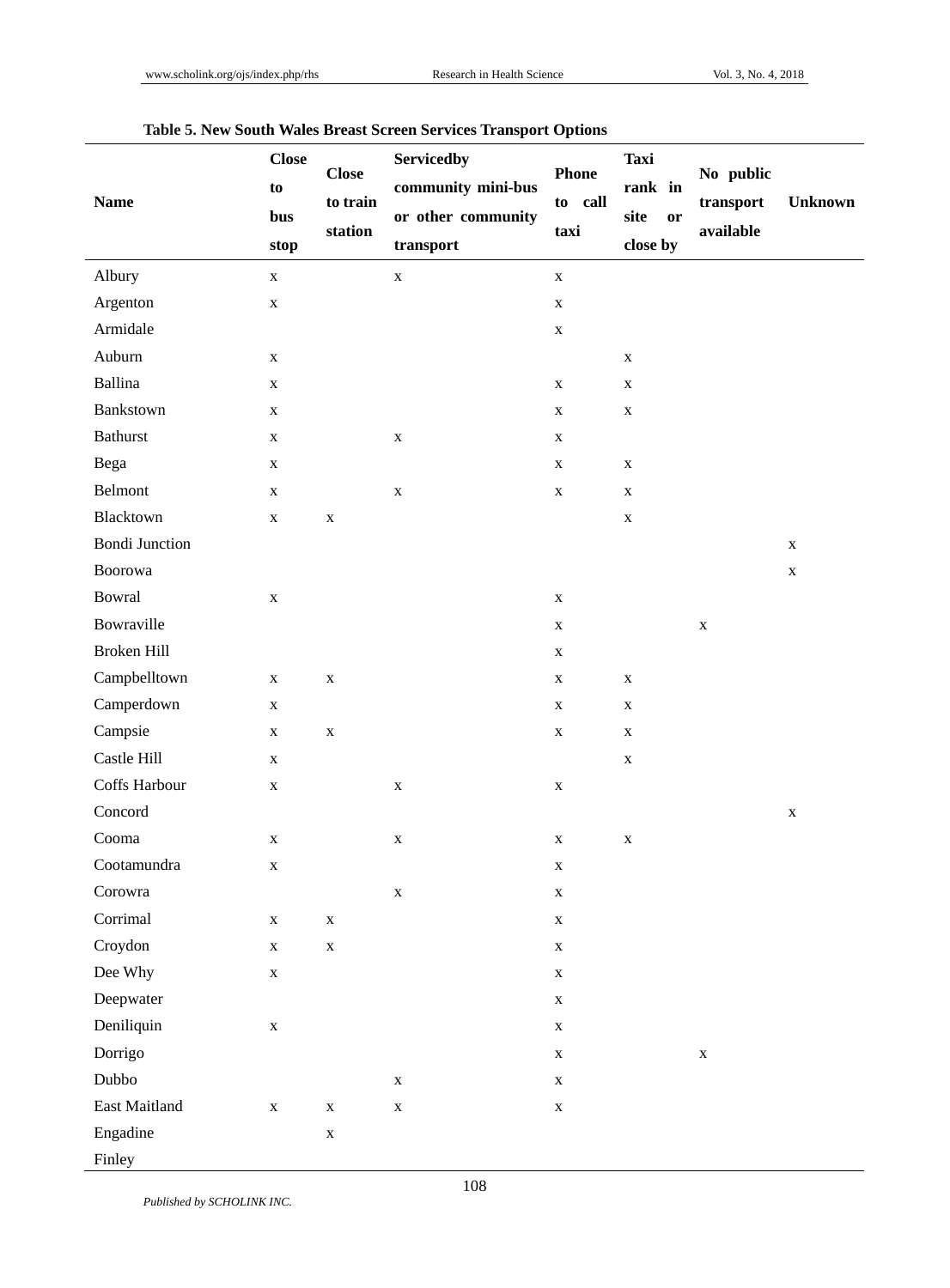| Glen Innes             |             |             |             | $\mathbf X$ |             |             |             |
|------------------------|-------------|-------------|-------------|-------------|-------------|-------------|-------------|
| Gosford Hospital       | $\mathbf X$ | $\mathbf X$ |             | $\mathbf X$ | $\mathbf X$ |             |             |
| Goulburn               |             |             | $\mathbf X$ | $\mathbf X$ |             |             |             |
| Griffith               |             |             | $\mathbf X$ | $\mathbf X$ |             | $\mathbf X$ |             |
| Gulgong                |             |             |             |             |             |             | $\mathbf X$ |
| Gundagai               |             |             |             |             |             |             | $\mathbf X$ |
| Guyra                  |             |             |             | $\mathbf X$ |             |             |             |
| Harden                 |             |             |             |             |             |             | $\mathbf X$ |
| Hawks Nest             |             |             | $\mathbf X$ | $\mathbf X$ |             |             |             |
| Henty                  |             |             |             |             |             |             | $\mathbf X$ |
| Hillston               |             |             | $\mathbf X$ |             |             | $\mathbf X$ |             |
| Holbrook               |             |             |             |             |             |             | $\mathbf X$ |
| Hornsby                | $\mathbf X$ | $\mathbf X$ |             |             |             |             |             |
| Jerilderie             | $\mathbf X$ |             | $\mathbf X$ | $\mathbf X$ |             |             |             |
| Jindabyne              |             |             |             |             |             |             | $\mathbf X$ |
| Kahibah                | $\mathbf X$ |             |             | $\mathbf X$ |             |             |             |
| Katoomba               | $\mathbf X$ |             |             |             |             |             |             |
| Kempsey                | $\mathbf X$ |             |             | $\mathbf X$ |             |             |             |
| Kogarah                | $\mathbf X$ | $\mathbf X$ | $\mathbf X$ | $\mathbf X$ | $\mathbf X$ |             |             |
| Lake Cargelligo        |             |             | $\mathbf X$ |             |             | $\mathbf X$ |             |
| Lakemba                |             |             |             |             |             |             | $\mathbf X$ |
| Leeton                 |             |             |             |             |             |             |             |
| Leichhardt             | $\mathbf X$ |             |             | $\mathbf X$ | $\mathbf X$ |             |             |
| Lismore                | $\mathbf X$ |             | $\mathbf X$ | $\mathbf X$ | $\mathbf X$ |             |             |
| Lithgow                | $\mathbf X$ | $\mathbf X$ | $\mathbf X$ | $\mathbf X$ | $\mathbf X$ |             |             |
| Liverpool (Assessment) |             |             |             |             |             |             | $\mathbf X$ |
| Liverpool (Screening)  | $\mathbf X$ |             |             | $\mathbf X$ | $\mathbf X$ |             |             |
| Lockhart               |             |             |             |             |             |             | $\mathbf X$ |
| Marrickville           | $\mathbf X$ |             |             | $\mathbf X$ | $\mathbf X$ |             |             |
| Merriwa                |             |             | $\mathbf X$ | $\mathbf X$ |             |             |             |
| Miranda                | $\mathbf X$ | $\mathbf X$ |             | $\mathbf X$ | $\mathbf X$ |             |             |
| Morisset               | $\mathbf X$ | $\mathbf X$ | $\mathbf X$ | $\mathbf X$ |             |             |             |
| Moruya                 | $\mathbf X$ |             | $\mathbf X$ | $\mathbf X$ | $\mathbf X$ |             |             |
| Moruya Mobile          |             |             |             |             |             |             | $\mathbf X$ |
| Moulamein              |             |             |             |             |             | $\mathbf X$ |             |
| Mt Druitt              | $\mathbf X$ |             |             |             |             |             |             |
| Mudgee                 |             |             |             | $\mathbf X$ |             |             |             |
| Murrurundi             |             |             | $\mathbf X$ | $\mathbf X$ |             |             |             |
| Murwillumbah           | $\mathbf X$ |             |             | $\mathbf X$ |             |             |             |

*Published by SCHOLINK INC.*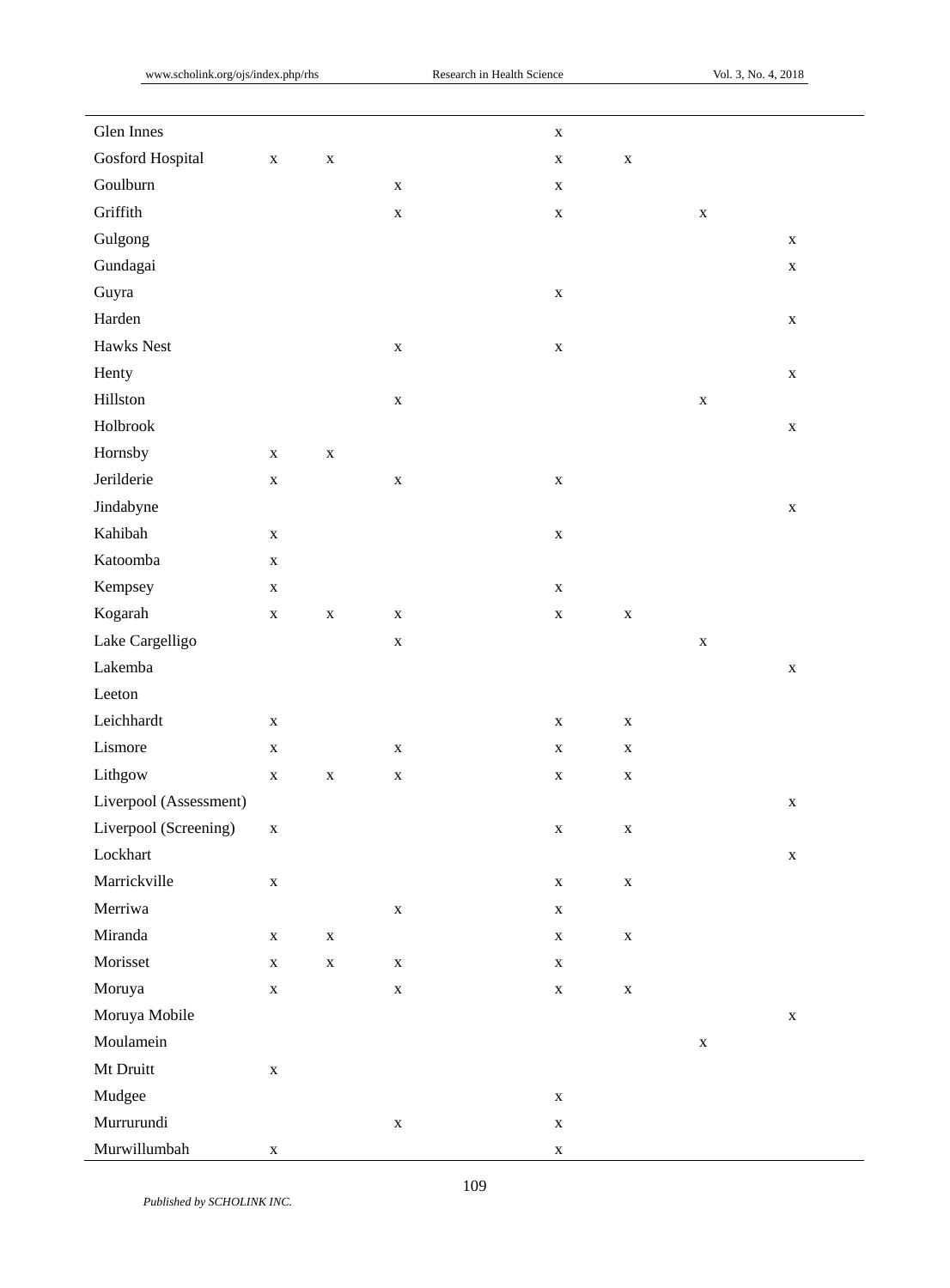| Narrandera          |             |             | $\mathbf X$ |             | $\mathbf X$ |             |
|---------------------|-------------|-------------|-------------|-------------|-------------|-------------|
| Nowra               |             |             |             | $\mathbf X$ |             |             |
| Oberon              |             |             | $\mathbf X$ | $\mathbf X$ |             |             |
| Ocean Shores        | $\mathbf X$ |             |             | $\mathbf X$ |             |             |
| Orange              | $\mathbf X$ |             | $\mathbf X$ | $\mathbf X$ |             |             |
| Parramatta          | $\mathbf X$ | $\mathbf X$ |             |             | $\mathbf X$ |             |
| Penrith             | $\mathbf X$ | $\mathbf X$ |             |             | $\mathbf X$ |             |
| Port Macquarie      | $\mathbf X$ |             | $\mathbf X$ | $\mathbf X$ | $\mathbf X$ |             |
| Pyrmont             | $\mathbf X$ | $\mathbf X$ |             | $\mathbf X$ | $\mathbf X$ |             |
| Queanbeyan          | $\mathbf X$ |             | $\mathbf X$ | $\mathbf X$ |             |             |
| Randwick            | $\mathbf X$ |             |             | $\mathbf X$ | $\mathbf X$ |             |
| Redfern             |             |             |             |             |             | $\mathbf X$ |
| Rhodes              | $\mathbf X$ | $\mathbf X$ |             | $\mathbf X$ | $\mathbf X$ |             |
| Roselands           |             |             |             |             |             | $\mathbf X$ |
| Rylstone Showground |             |             |             |             |             | $\mathbf X$ |
| Shellharbour        | $\mathbf X$ |             |             | $\mathbf X$ | $\mathbf X$ |             |
| South West Rocks    |             |             |             | $\mathbf X$ |             |             |
| St Leonards         | $\mathbf X$ | $\mathbf X$ | $\mathbf X$ | $\mathbf X$ | $\mathbf X$ |             |
| Strathfield         |             |             |             |             |             | $\mathbf X$ |
| Sydney              | $\mathbf X$ | $\mathbf X$ |             | $\mathbf X$ | $\mathbf X$ |             |
| Tamworth            | $\mathbf X$ |             |             | $\mathbf X$ |             |             |
| Taree               |             |             |             | $\mathbf X$ |             |             |
| Temora              |             |             | $\mathbf X$ | $\mathbf X$ | $\mathbf X$ |             |
| Tenterfield         |             |             |             | $\mathbf X$ |             |             |
| Toronto             |             |             |             | $\mathbf X$ |             |             |
| Tumbarumba          |             |             |             |             |             | $\mathbf X$ |
| Tumut               |             |             |             |             |             | $\mathbf X$ |
| Tuncurry            |             |             | $\mathbf X$ | $\mathbf X$ |             |             |
| <b>Tweed Heads</b>  | $\mathbf X$ |             | $\mathbf X$ | $\mathbf X$ |             |             |
| Ulladulla           |             |             |             |             |             | $\mathbf X$ |
| Uralla              |             |             |             | $\mathbf X$ |             |             |
| Wagga Wagga         |             |             | $\mathbf X$ | $\mathbf X$ |             |             |
| Wahroonga           | $\mathbf X$ |             | $\mathbf X$ | $\mathbf X$ | $\mathbf X$ |             |
| Walcha              |             |             |             | $\mathbf X$ |             |             |
| Waratah             | $\mathbf X$ |             |             | $\mathbf X$ | $\mathbf X$ |             |
| West Wyalong        |             |             | $\mathbf X$ | $\mathbf X$ | $\mathbf X$ |             |
| Windsor             | $\mathbf X$ | $\mathbf X$ | $\mathbf X$ | $\mathbf X$ | $\mathbf X$ |             |
| Wollongong          | $\mathbf X$ | $\mathbf X$ |             | $\mathbf X$ | $\mathbf X$ |             |
| Yamba               |             |             |             | $\mathbf X$ |             |             |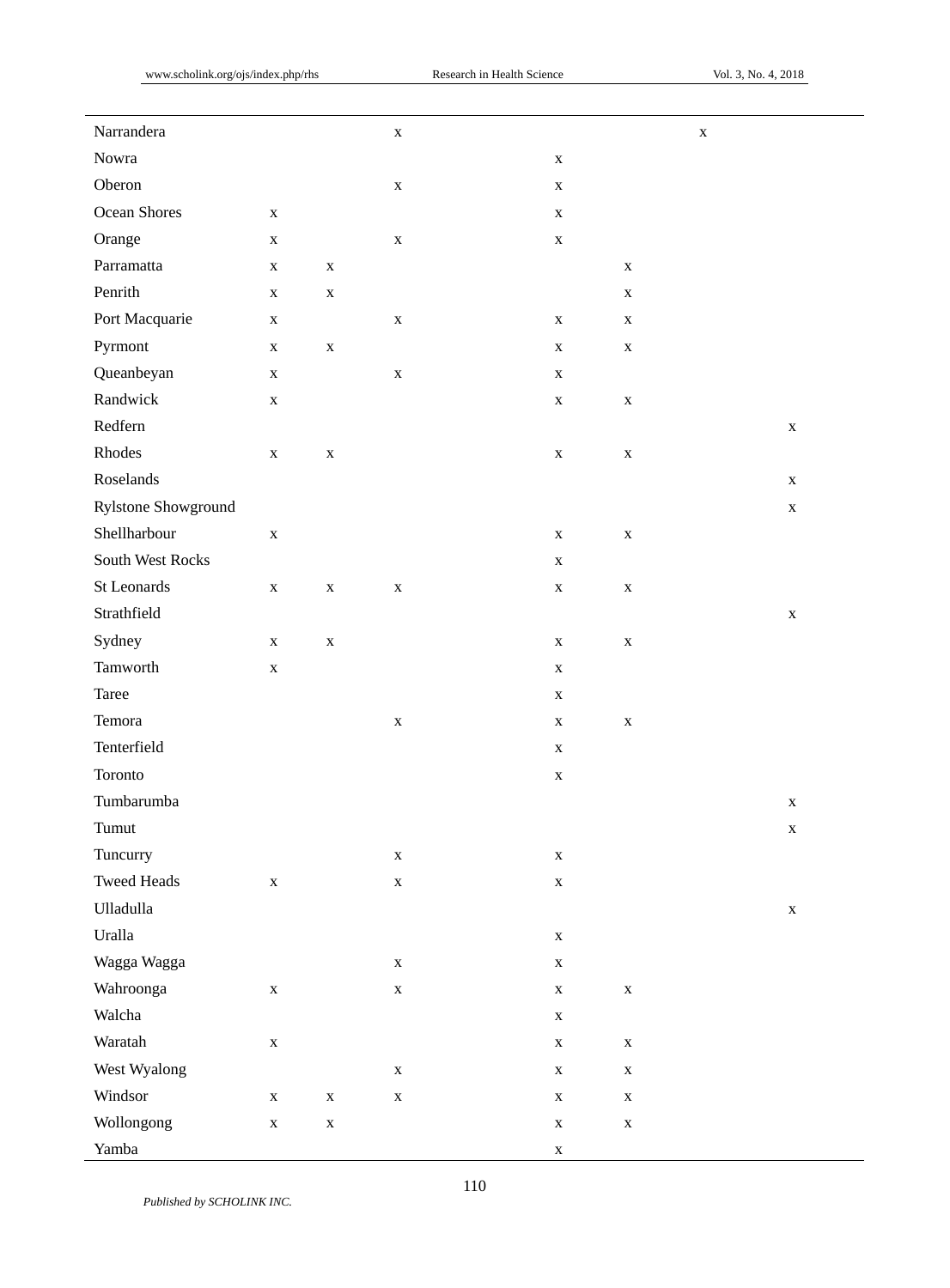Through analysing the breast screen services parking options, it was possible to identify that a large proportion of the breast screen services in New South Wales stated that they had free parking with 56 services stating that they had free onsite parking and 63 services stated that they had free offsite parking (Figure 2). There was a fairly evenly distributed number of services in rural New South Wales with free offsite parking. However, in the Sydney region there was no free offsite parking stated around Parramatta and inner Sydney. Breast services stating that they had parking nearby were very few in rural New South Wales, with only services around Wollongong and Newcastle having this type of parking and only one service in the Sydney region. Very few of the rural services stated that they had no general parking available onsite and only one service in the Sydney region. A few scattered rural services have stated that they have paid parking off site with these being located around Lismore, inner Sydney, and the south east of the state. Only a few breast screen services around the Sydney area have stated that they have paid parking onsite. The analysis also revealed that very few services in rural New South Wales stated that they had disability parking onsite and there were none in the Sydney area (Figure 3).



**Figure 2. The Number of New South Wales Breast Screen Services Per Parking Options.**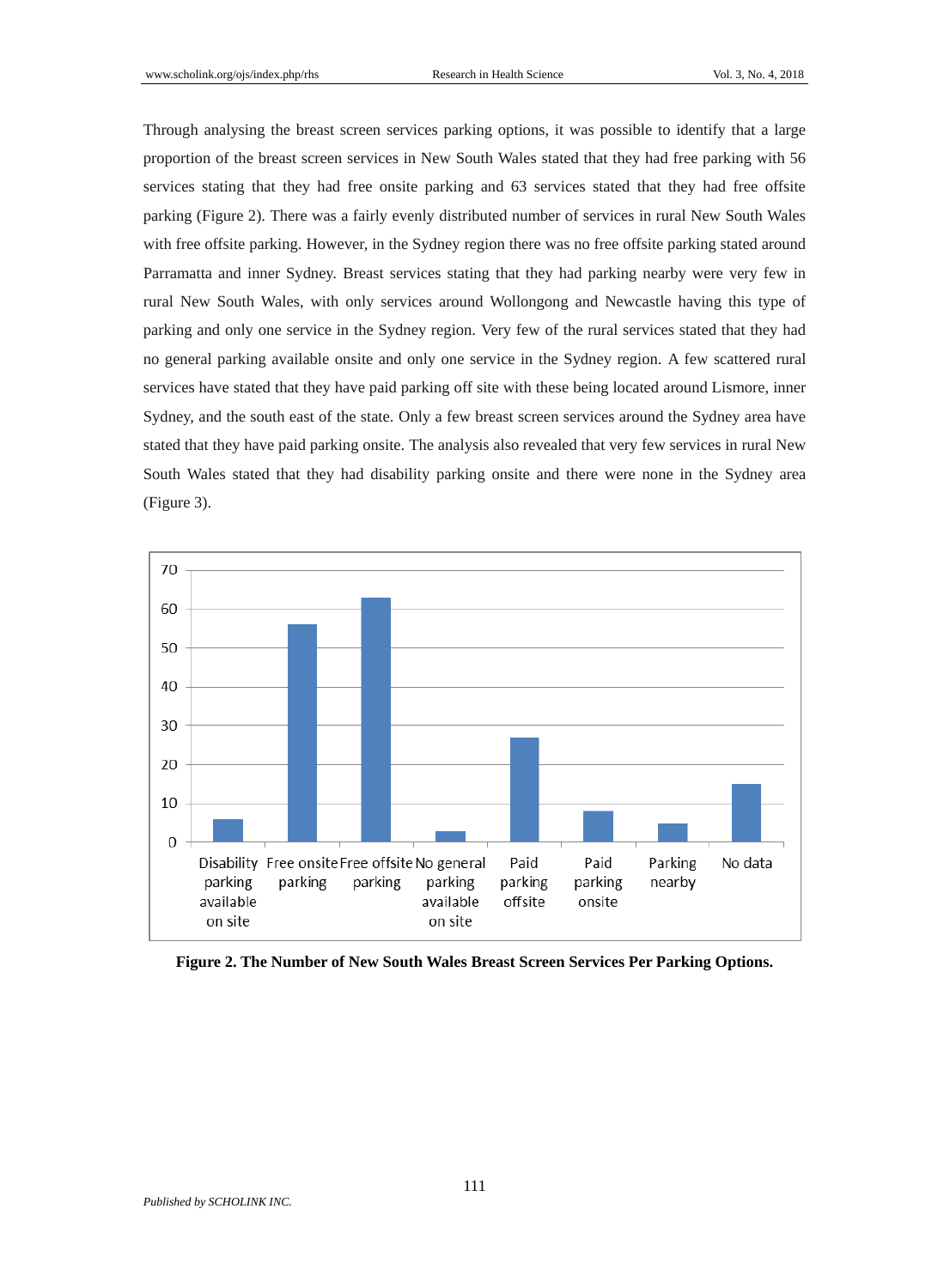

**Figure 3. New South Wales Breast Screen Services with Disability Parking Onsite**

Mapping the opening hours of each breast screen service revealed that most of services (58.5%) stated hours of operation that were categorised as out of hours (Figure 4). Breast screen services around Glen Innes, Newcastle had varying hours of operation. A few services in the South East of the State had limited operating hours.



**Figure 4. New South Wales Breast Screen Services Operating Hours**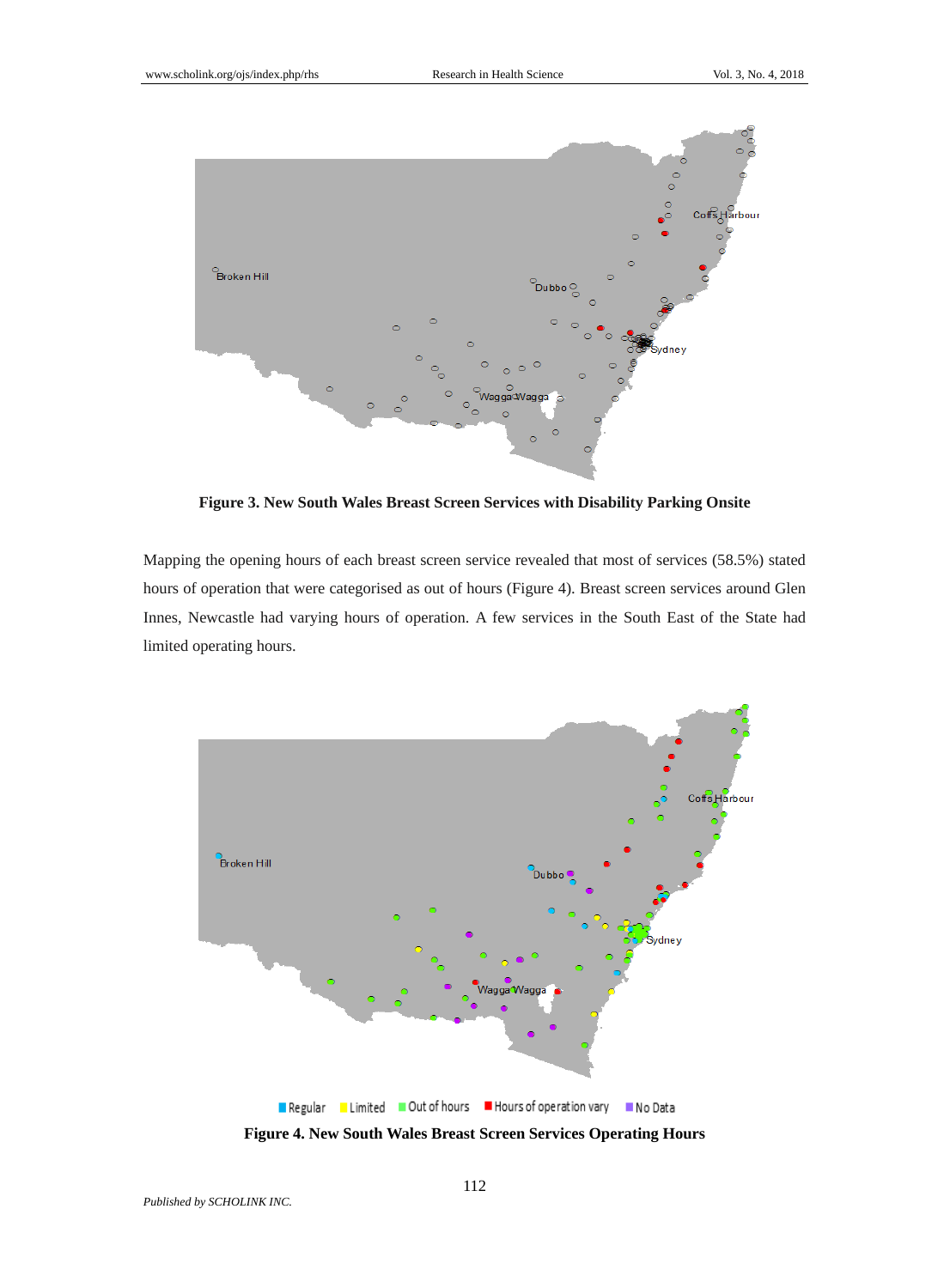#### **4. Conclusion**

While accessibility is often measured as space-time and is often measured as individuals' continuous trajectories or paths, in reality they are not random in space-time but are subject to a range of personal and social constraints, including the limits on mobility resulting from the available transport technology and the biological need for resting time (Kwan & Weber, 2003). Kwan and Weber (2003) noted that facility opening hours and variable travel speeds at different times of the day and parts of the city are important to individual accessibility. Forer and Huisman (2000) found that time is an integral element of individual accessibility, both in terms of the amount of time available to individuals for carrying out travel and activities, and also to the scheduling of activities throughout the day.

Extracting and spatially analysing the data from the New South Wales Breast Screen Website has highlighted that most services across New South Wales, state that they are fully accessible with only a few services in small regions around Hay and Forester being identified as not fully accessible. The number of services claiming to have wheel chair access is extremely limited and given Australia's ageing population this may need to increase in the future to improve the accessibility for older women. Most breast screen services stated several transport options and there is very good public transport coverage across the state. Where public transport is lacking a community mini-bus or other community

transport was available. Most of the breast screen services also stated a variety of parking options. However very few services provided onsite disability parking. Parking definitions on the New South Wales Breast Screen Website are inconsistent which may make it difficult for women to compare services, to find one which would be more accessible for them.

Opening hours were clearly given for each of the breast screen services and after categorising them it can be clearly seen that across New South Wales a majority of services are open outside of normal business hours (9am - 5pm) on week days and / or are open on weekends making them very accessible to a range of women from working professionals to the elderly.

While potential access is a fundamental component of access to health services, it is only one factor that may lead to realized use of health services. Additional characteristics including age, ethnicity, socioeconomic status, beliefs about health and the actual need for care will also determine whether and where an individual seeks care (Bissonnette et al., 2012). Therefore, further analysis into the characteristics of breast screen services and their realized use would be beneficial to identify characteristics of the services which increase accessibility.

### **5. Limitations**

Not all breast screen services in New South Wales had transport, parking, hours of operation or disability and accessibility information.